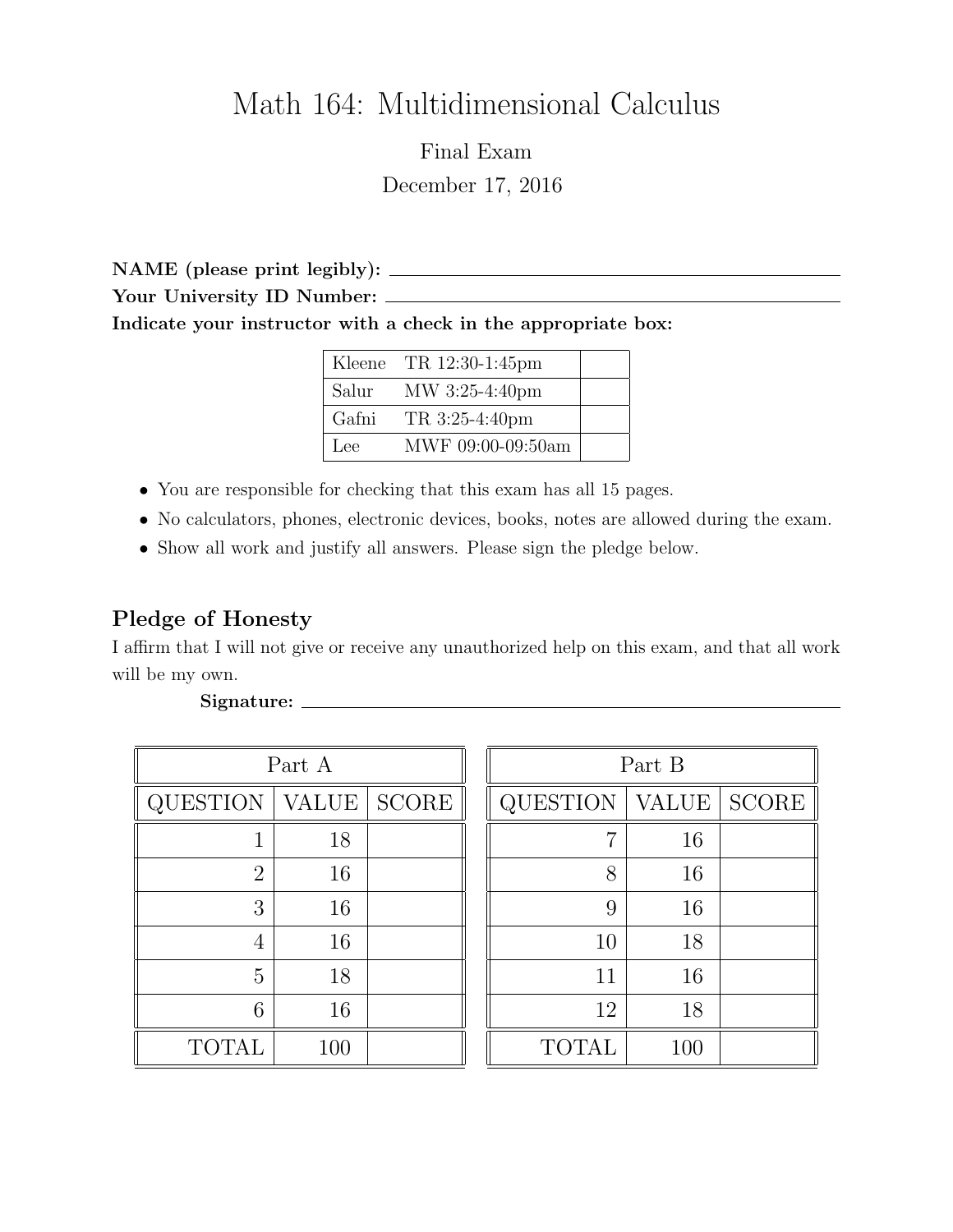## Part A 1. (18 points)

Consider the vectors

 $\mathbf{a} = \langle 1, -1, 3 \rangle, \quad \mathbf{b} = \langle -2, 1, 1 \rangle, \quad \mathbf{c} = \langle 1, 0, 5 \rangle.$ 

Compute the following.

(a) The angle between a and b.

(b) The projection of b onto c.

(c) The area of the parallelogram spanned by a and c.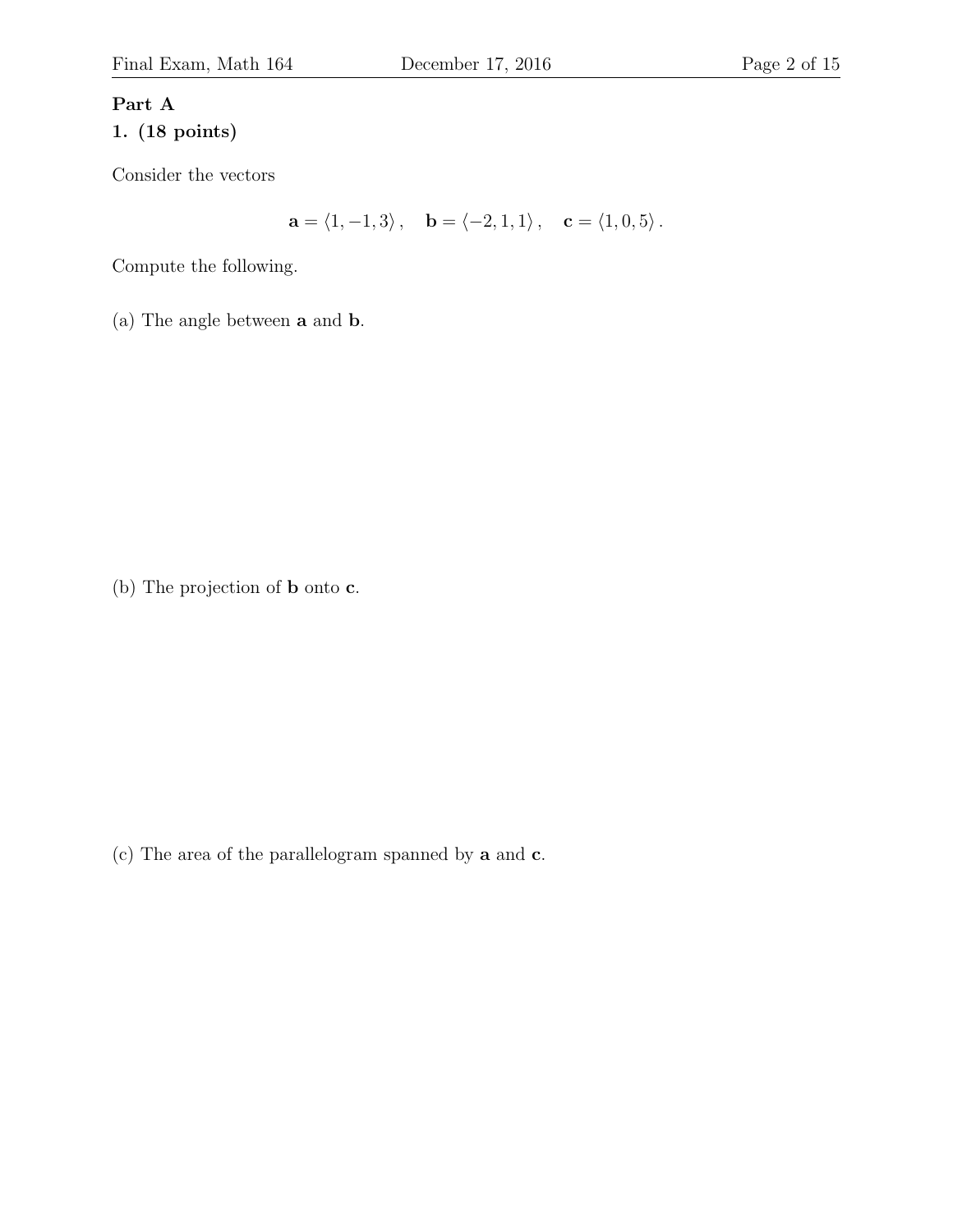2. (16 points) For each of the following statements, circle TRUE or FALSE. No work is required, and there is no partial credit.

(a) The curve  $\mathbf{r}(t) = \langle t^3, -t^3, 2t^3 \rangle$  is a line. TRUE FALSE

(b) If  $\mathbf{u}(t)$  and  $\mathbf{v}(t)$  are differentiable vector functions, then  $\frac{d}{dt}[\mathbf{u}(t)\cdot \mathbf{v}(t)] = \mathbf{u}'(t)\cdot \mathbf{v}'$ TRUE FALSE

(c) If 
$$
|\mathbf{r}(t)| = 1
$$
 for all  $t$  then  $|\mathbf{r}'(t)| = 0$ .  
TRUE  $\qquad$  FALSE

(d) The curve  $\mathbf{r}(t) = \langle \cos(t), \sin(t), t \rangle$ ,  $0 \le t \le 1$ , has arclength  $4\pi$ . TRUE FALSE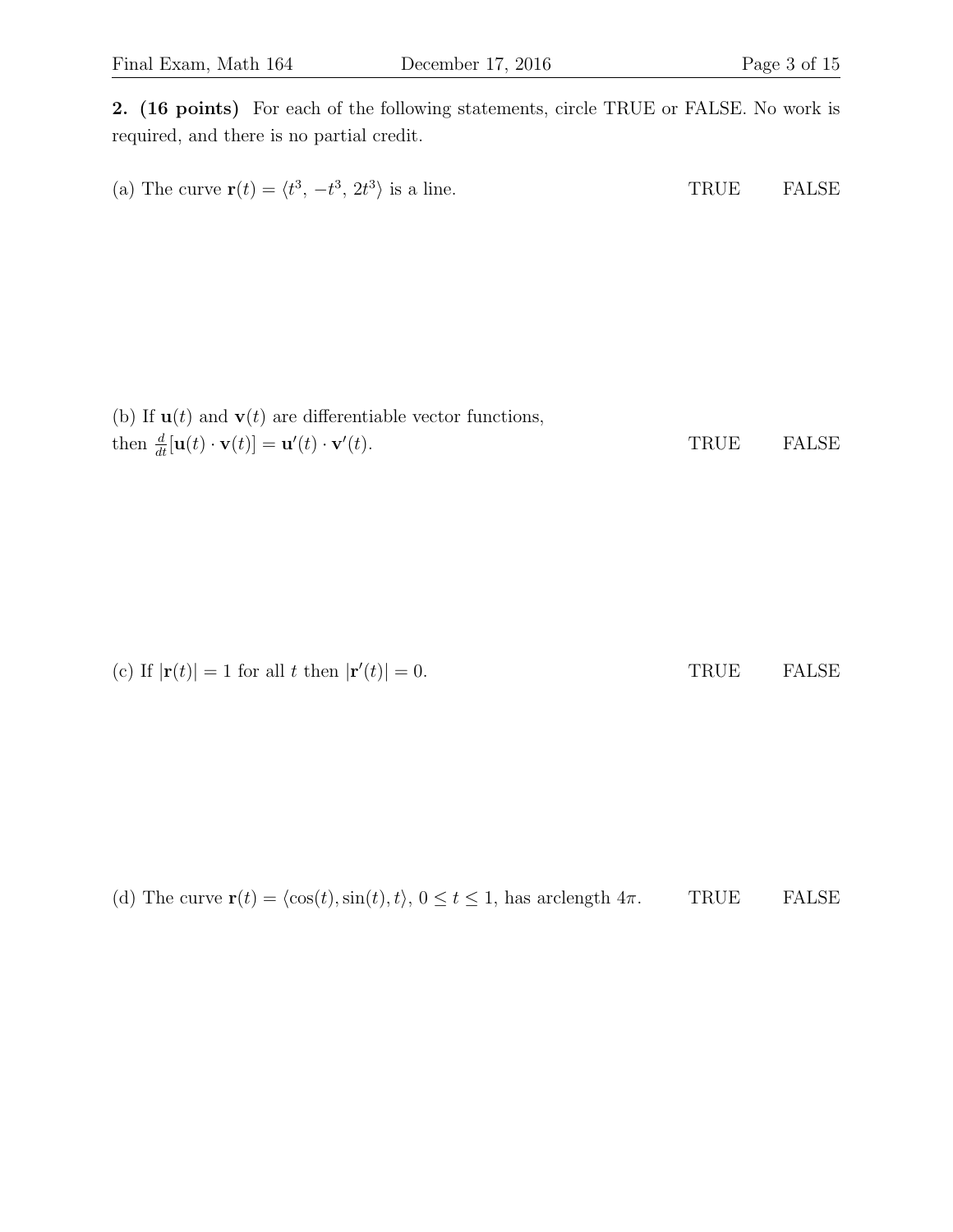3. (16 points) Find the limit, if it exists, or show that the limit does not exist. (a)

$$
\lim_{(x,y)\to(1,1)}\frac{e^x \ln y}{x^2 + 2y^2}
$$

(b)

 $\lim_{(x,y)\to(0,0)}$  $x \sin y$  $x^2 + 2y^2$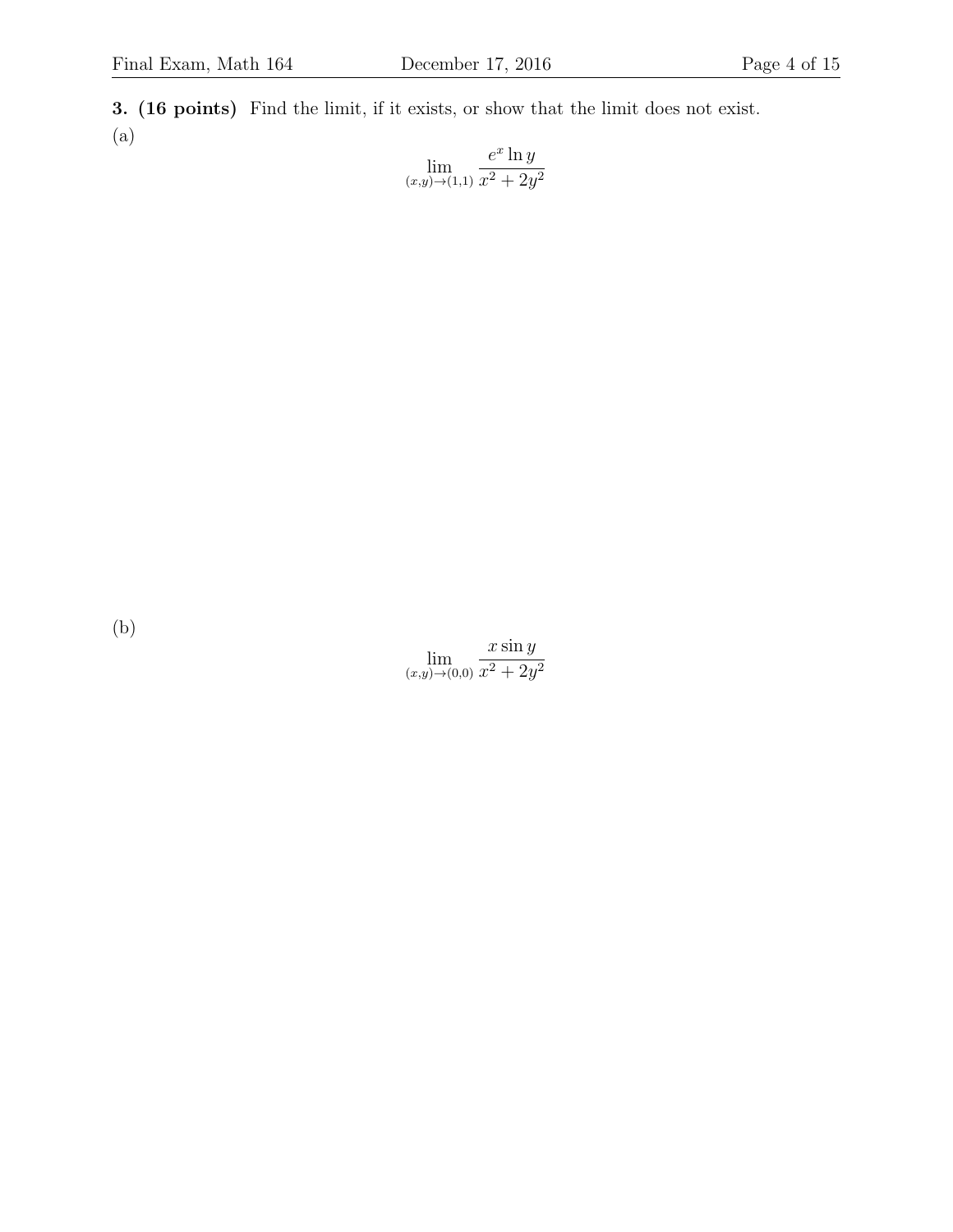4. (16 points) (a) Find the equation of the tangent plane to the surface  $z = x^2 + 2y^2$  at the point  $(2,0,1)$ .

(b) What is an approximate value of  $f(2.1, -0.1)$  when  $f(x, y) = x^2 + 2y^2$ ?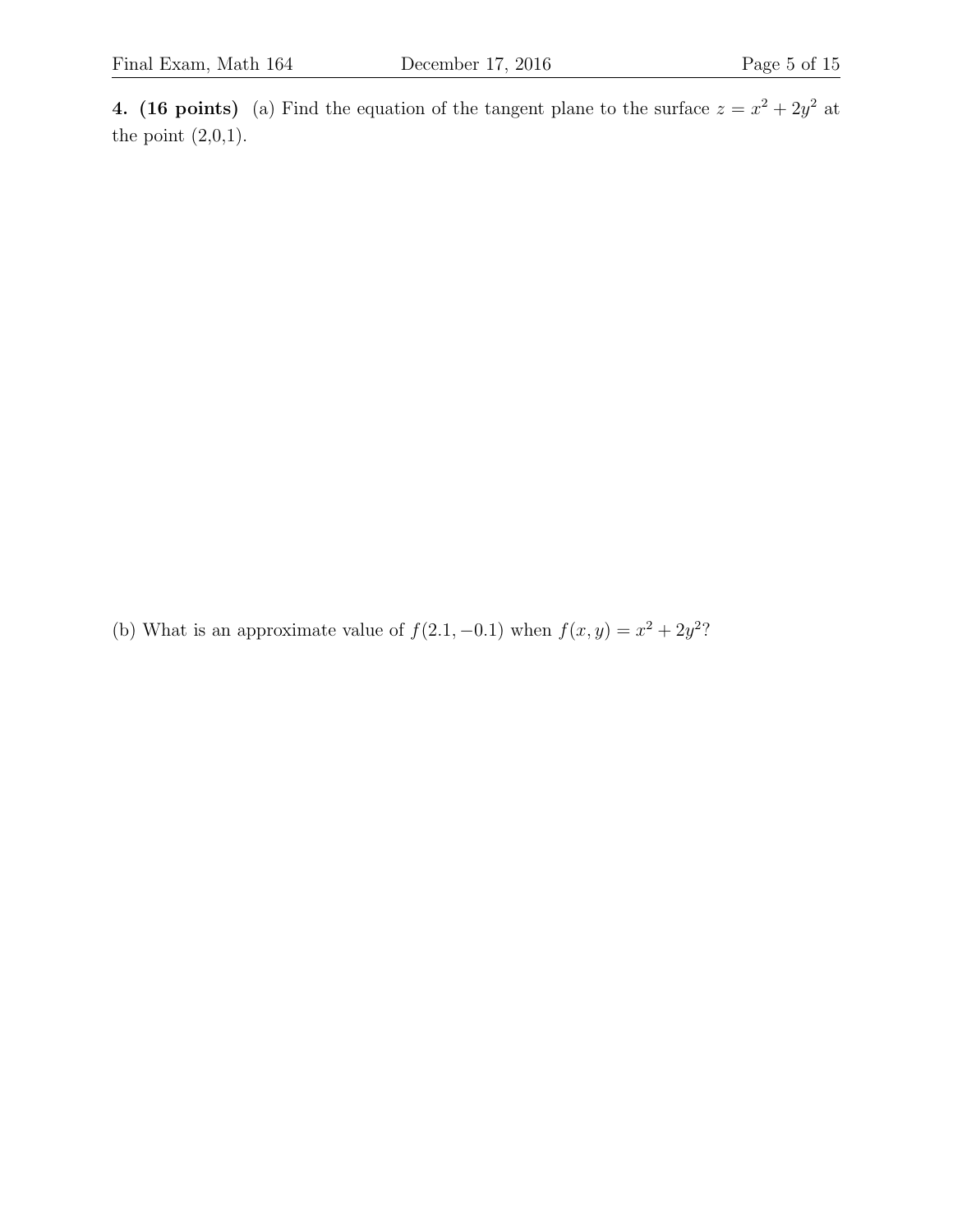5. (18 points) Find the extreme values of the function  $f(x, y) = xy$  over the curve  $x^2 + y^4 = 3/4.$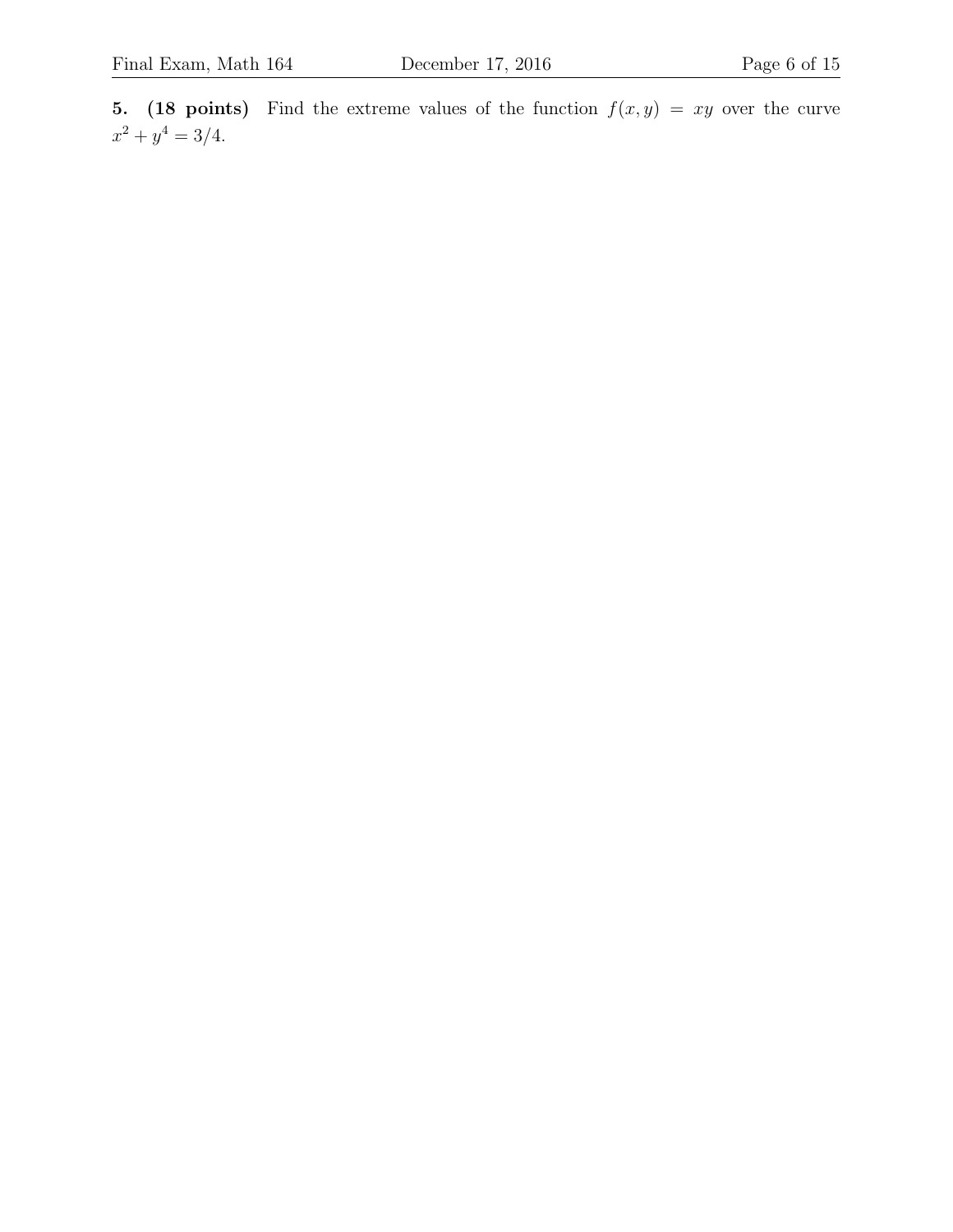6. (16 points) Evaluate the integral by reversing the order of integration.

 $\int_1^1$ 0  $\int_1^1$ x  $e^{x/y}dydx$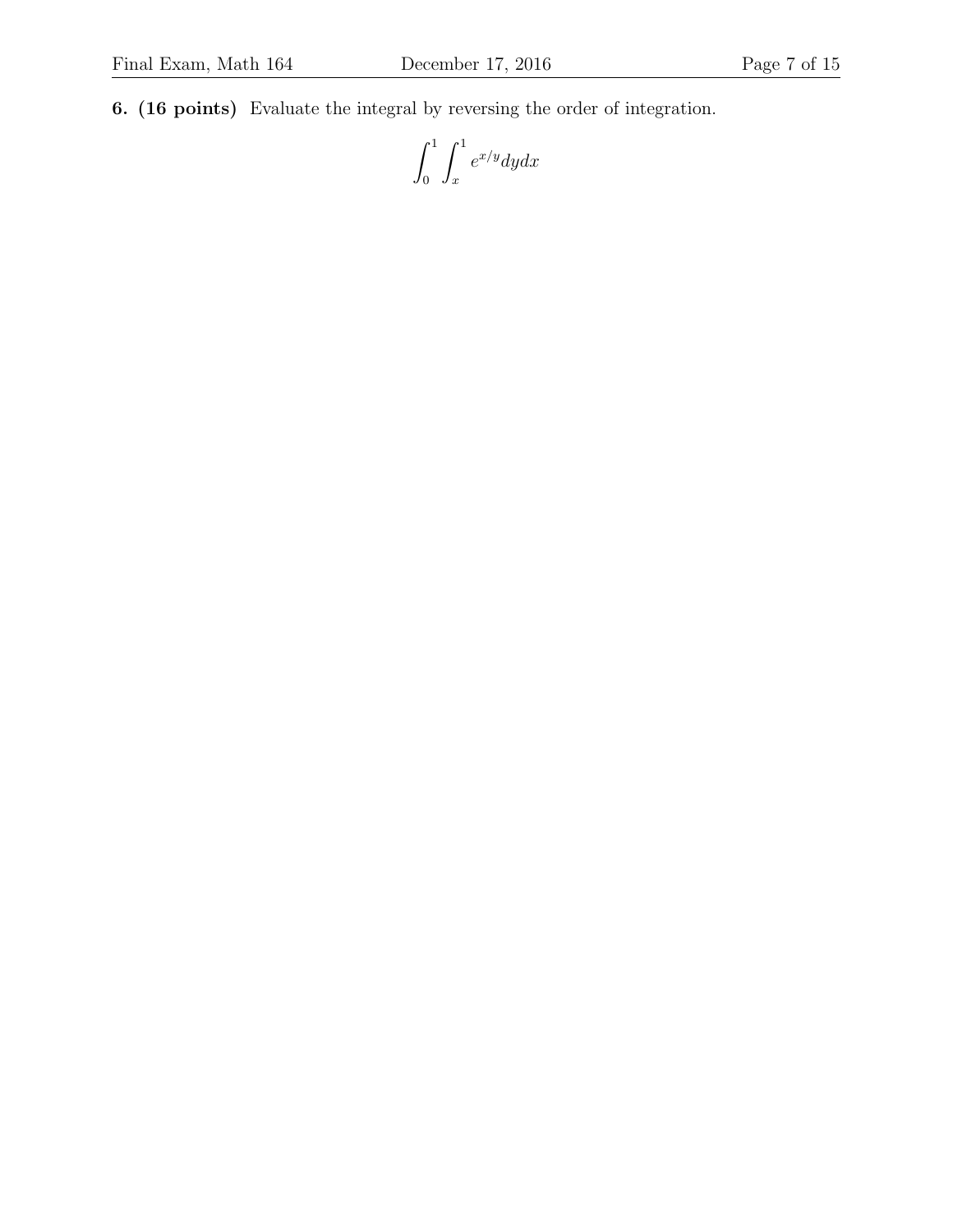#### Part B

7. (16 points) Find the volume of the solid that lies inside the sphere  $x^2 + y^2 + z^2 = 4$ and outside the cylinder  $x^2 + y^2 = 1$ .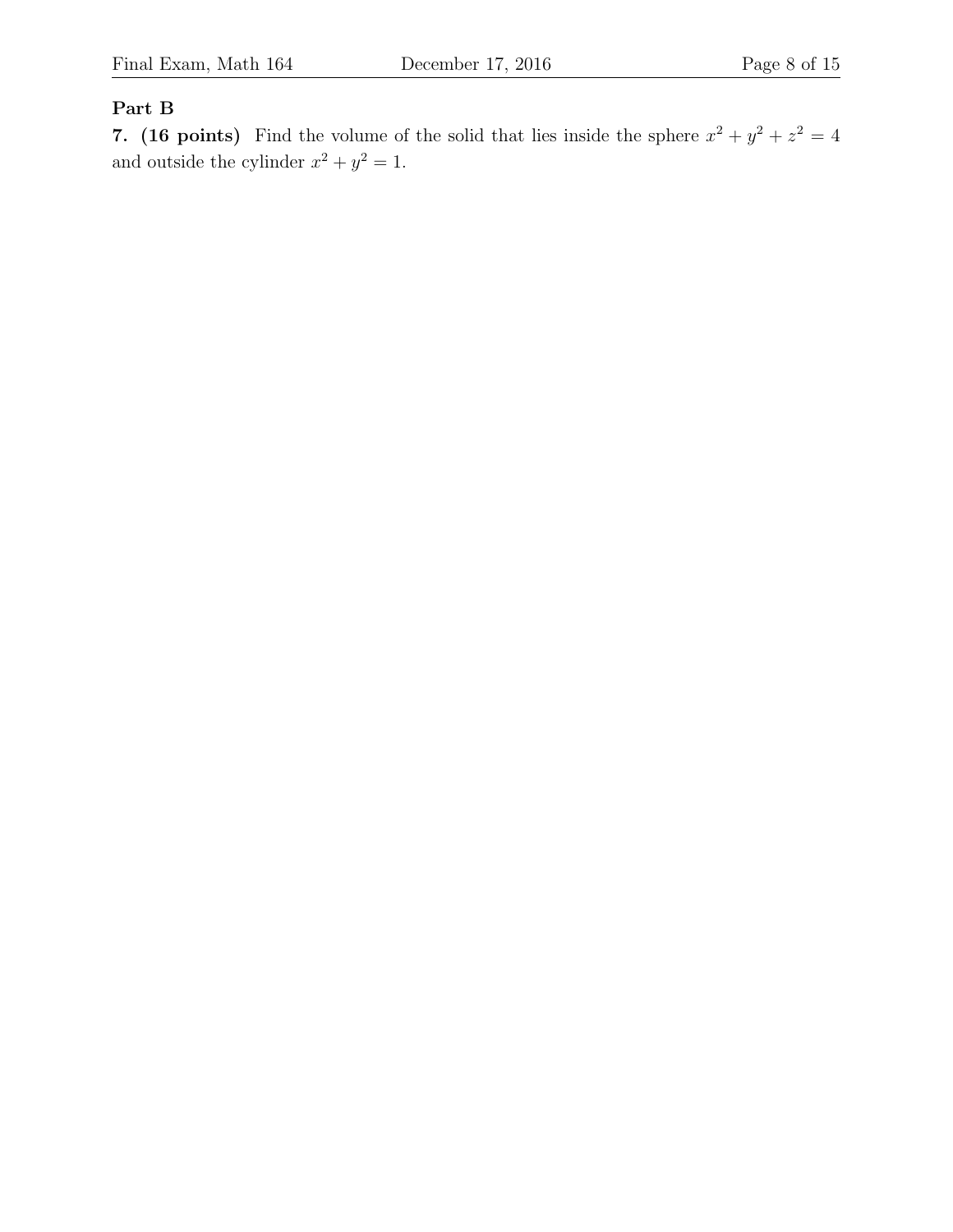8.  $(16 \text{ points})$  Evaluate the line integral  $\beta$  $\mathcal{C}_{0}^{(n)}$  $xyz ds$ , where C is the line segment from  $(1, 2, 3)$  to  $(2, 4, 5)$ .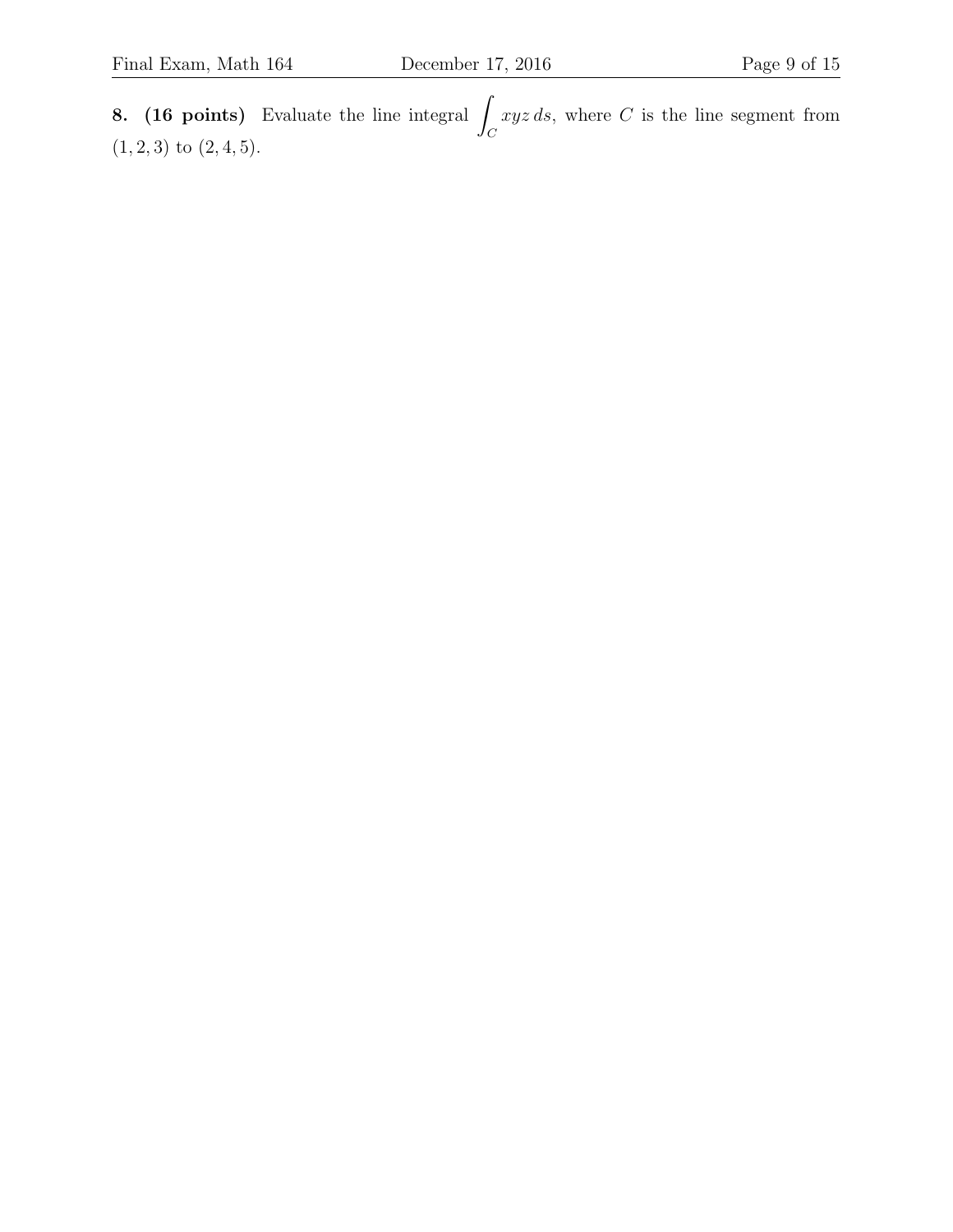9. (16 points) Let T be the triangle with vertices  $(1,0)$ ,  $(1,1)$  and  $(1,0)$ , let **F** be the vector field given by

$$
\mathbf{F}(x, y) = \langle xy^2 \sin(x^2) + 4yx^2, -y \cos(x^2) \rangle.
$$

 $Compute q$ ∂T  $\mathbf{F} \cdot \mathbf{dr}$ .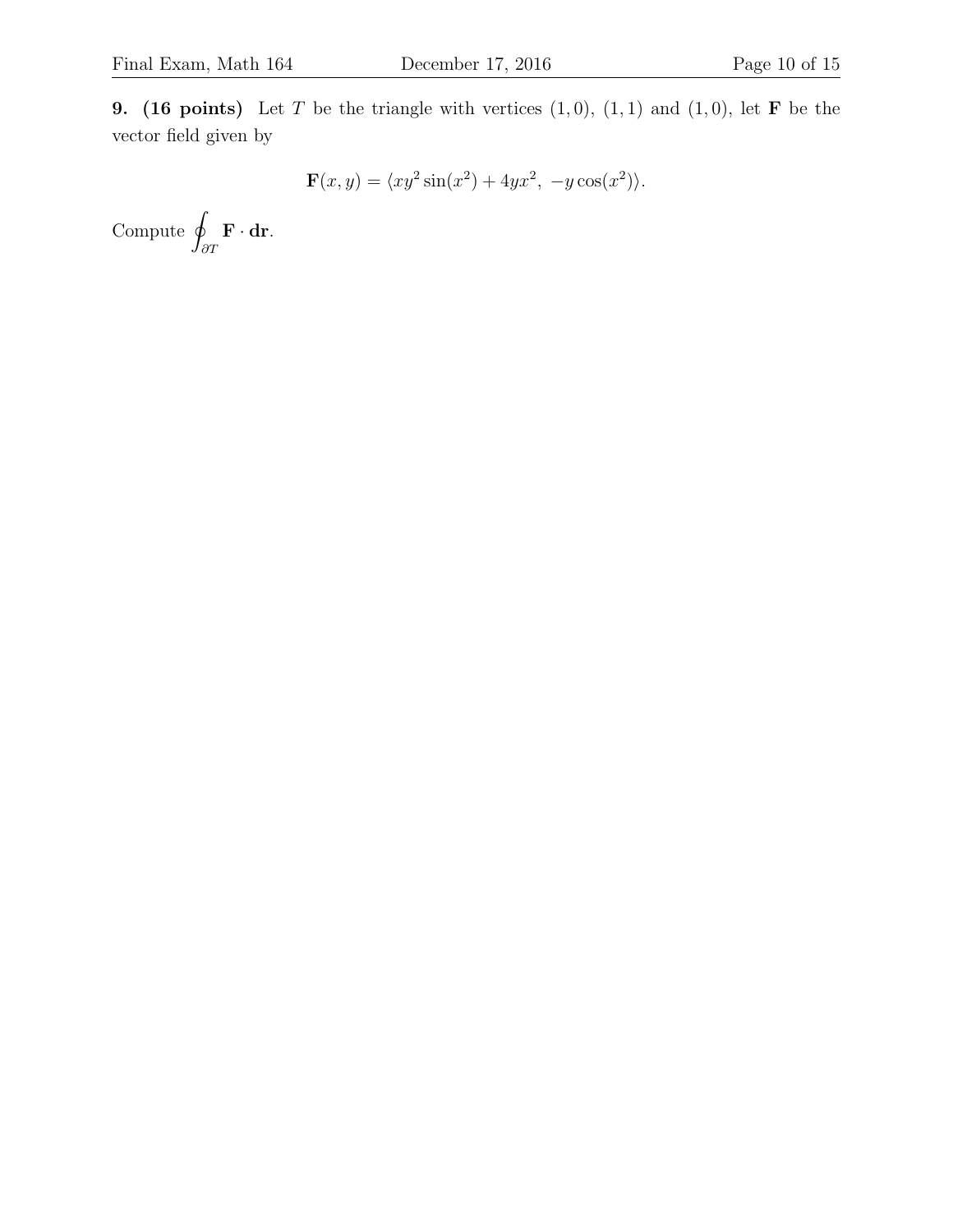10. (18 points) (a) Find a potential function for the vector field

 $\mathbf{F}(x, y, z) = \langle yz + 2xy, xz + x^2, xy + 4z \rangle$ 

(b) Evaluate the line integral  $\int$  $\mathcal{C}_{0}^{0}$  $\mathbf{F} \cdot \mathbf{dr}$ , where C is the oriented curve parametrized by  $r(t) = \langle t, t^2, t^4 - 1 \rangle$  for  $0 \le t \le 1$ .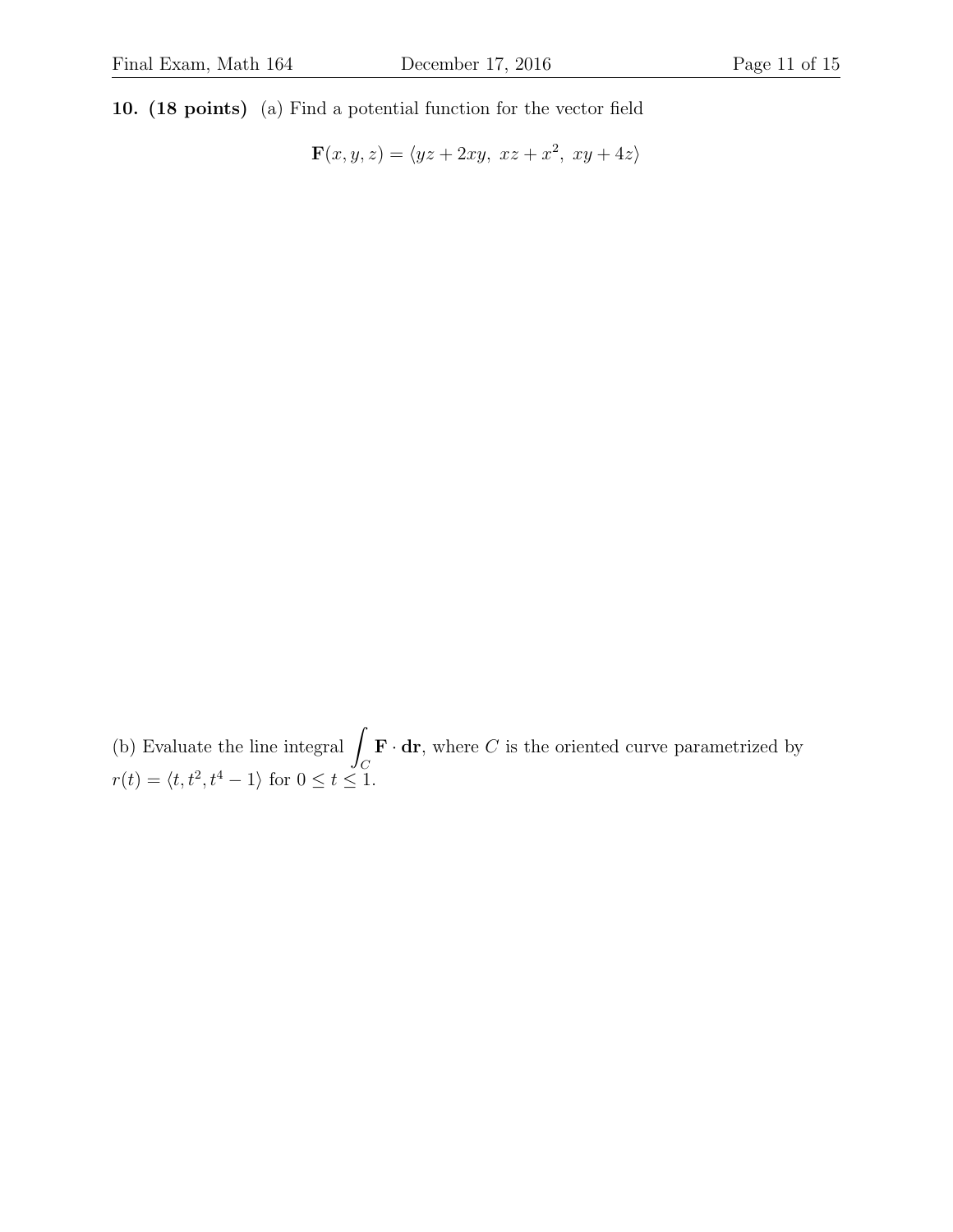**11.** (16 points) Evaluate the surface integral  $\iint x^2yz dS$ , where the surface S is the part of the plane  $z = 1 + 2x + 3y$  that lies above the rectangle  $[0, 3] \times [0, 2]$ .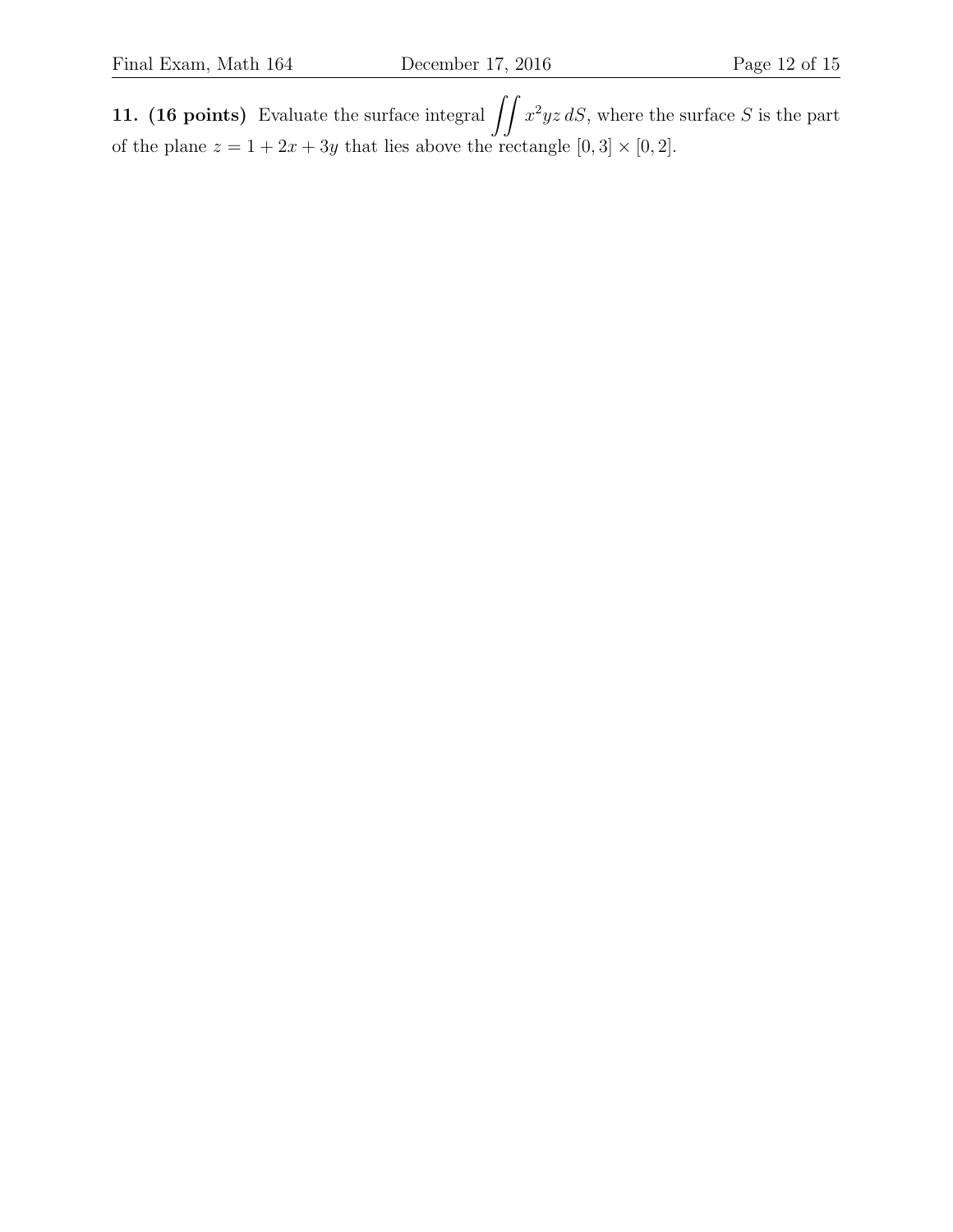12. (18 points) Compute the flux of the vector field

$$
\mathbf{F}(x, y, z) = y\mathbf{i} + x\mathbf{j} + z\mathbf{k}.
$$

through the surface  $S$  given by the boundary of the solid region  $E$  enclosed by the paraboloid  $z = 1 - x^2 - y^2$  and the plane  $z = 0$ . Here S is given the positive (outward) orientation with respect to  $E$ .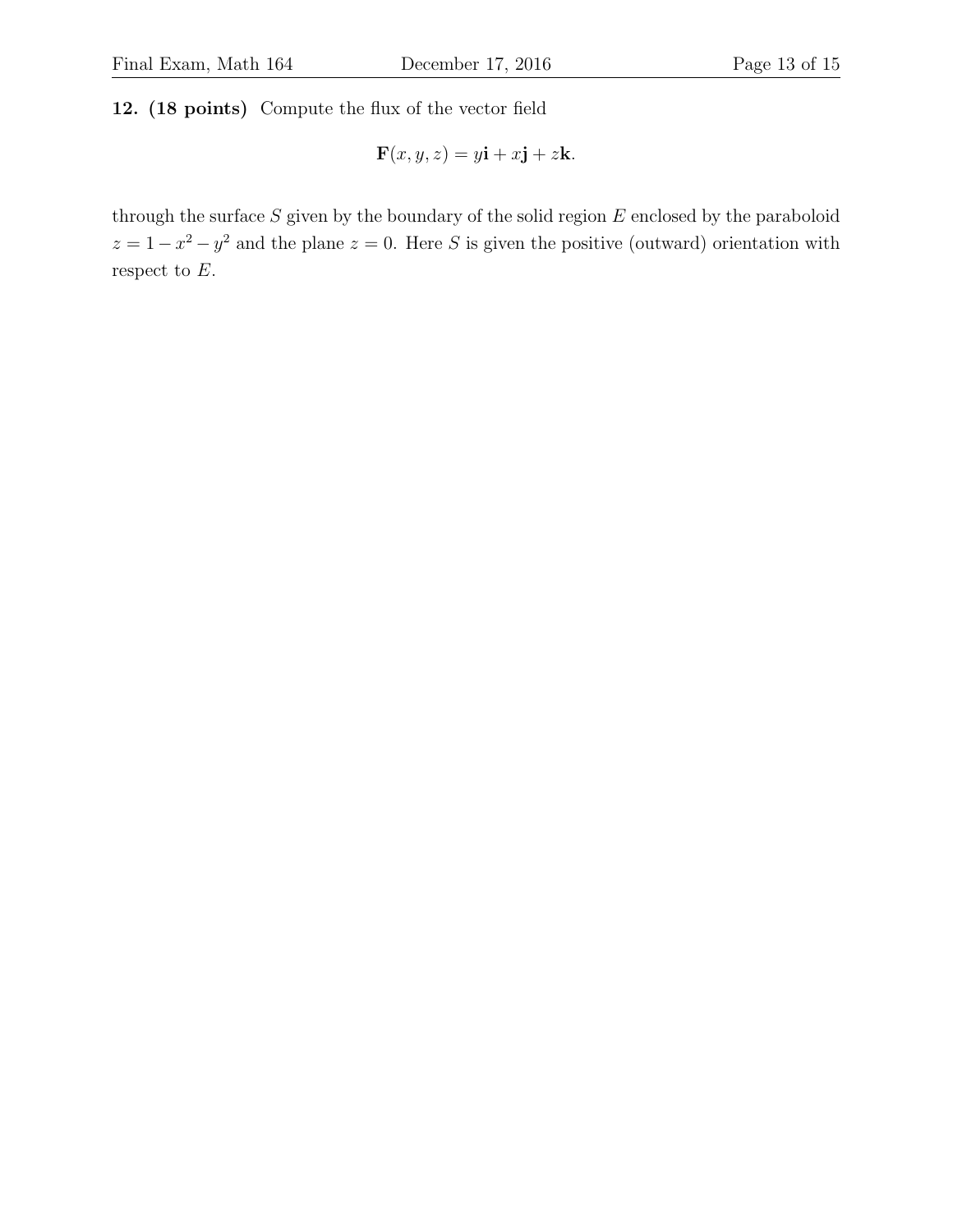No test material on this page.